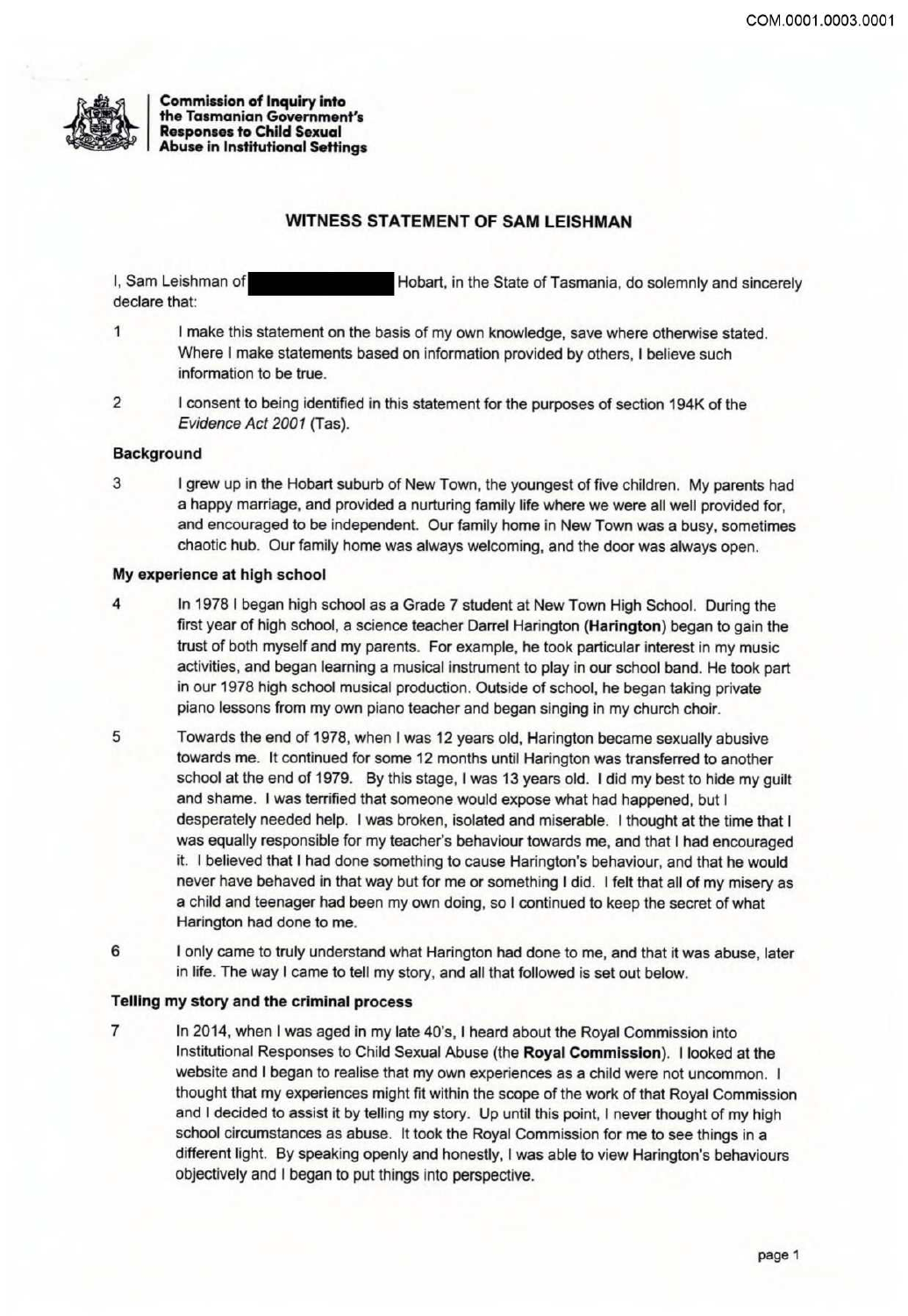- **8** In October 2015 Harington pleaded guilty to multiple charges against several complainants, including myself. We were all aged between 12 and 15 years of age at the time of the abuse.
- **9** My experience with the Royal Commission, Tasmania Police, and the Tasmanian justice system was an overwhelmingly positive one. <sup>I</sup> grew to make sense of my past and speak honestly about childhood events which I had struggled with for so long.
- **10** My experience making a victim impact statement in the Supreme Court of Tasmania was one of my very proudest moments where I, for the first time, spoke up in defence of the 12 year old child that <sup>I</sup> once was. <sup>I</sup> was able to defend a child that had been confused, ashamed and bullied to the point of despair - forced to manage the most complex of emotions in isolation.

## **My experience seeking to engage with the Department of Education after the criminal process**

- **11** After Harington was sentenced, <sup>I</sup> waited, expecting the Department of Education (the **Department)** to make contact. <sup>I</sup> thought they would offer a liaison person. <sup>I</sup> thought they might show some interest in my circumstances or wonder about my welfare.
- **12** There was no contact from the Department. <sup>I</sup> therefore made contact with the Department myself initially by writing to the then Deputy Premier and Minister for Education and Training, The Honourable Jeremy Rockliff in a letter dated 20 November 2015. In the letter <sup>I</sup> wrote that <sup>I</sup> had become aware that during the period of abuse it was evident that other teachers were not oblivious to Harington's behaviour. <sup>I</sup> wrote that <sup>I</sup> expected the Department of Education to show some interest in the case, and that <sup>I</sup> needed to be heard and understood.
- **13** <sup>I</sup> wanted to engage with the Department to understand how Harington had been transferred between schools, and what happened to the various complaints that <sup>I</sup> believe were made about him.
- **14** Eventually a representative of the Department's Legal Services Unit advised me in a letter dated 23 August 2017 that any questions that <sup>I</sup> had about Harington, and about his conduct in the Department before and after his offending against me in 1978 - 1979 could only be released if I made a Right to Information request - and that I would need the consent of Harington for those records to be released.
- **15** <sup>I</sup> was left feeling completely stymied by the process. <sup>I</sup> didn't feel like my welfare was a priority for the Department.

## **The change <sup>I</sup> would like to see**

- The process for victims to engage with and obtain information from the Department needs to be much clearer, with fewer barriers. It also needs to be focused on the needs of the individual victim-survivor. People like me need answers - even if they are not easy to hear. **16**
- **17** <sup>I</sup> hope that by speaking about my experiences, this can lead to a change to the way in which the Department engages with victim-survivors of child sexual abuse from within the education system in Tasmania. It is my hope that Commissions of Inquiry, solicitors and formal processes don't need to get involved to encourage the Department to constructively engage with people like me, who have already suffered so much.